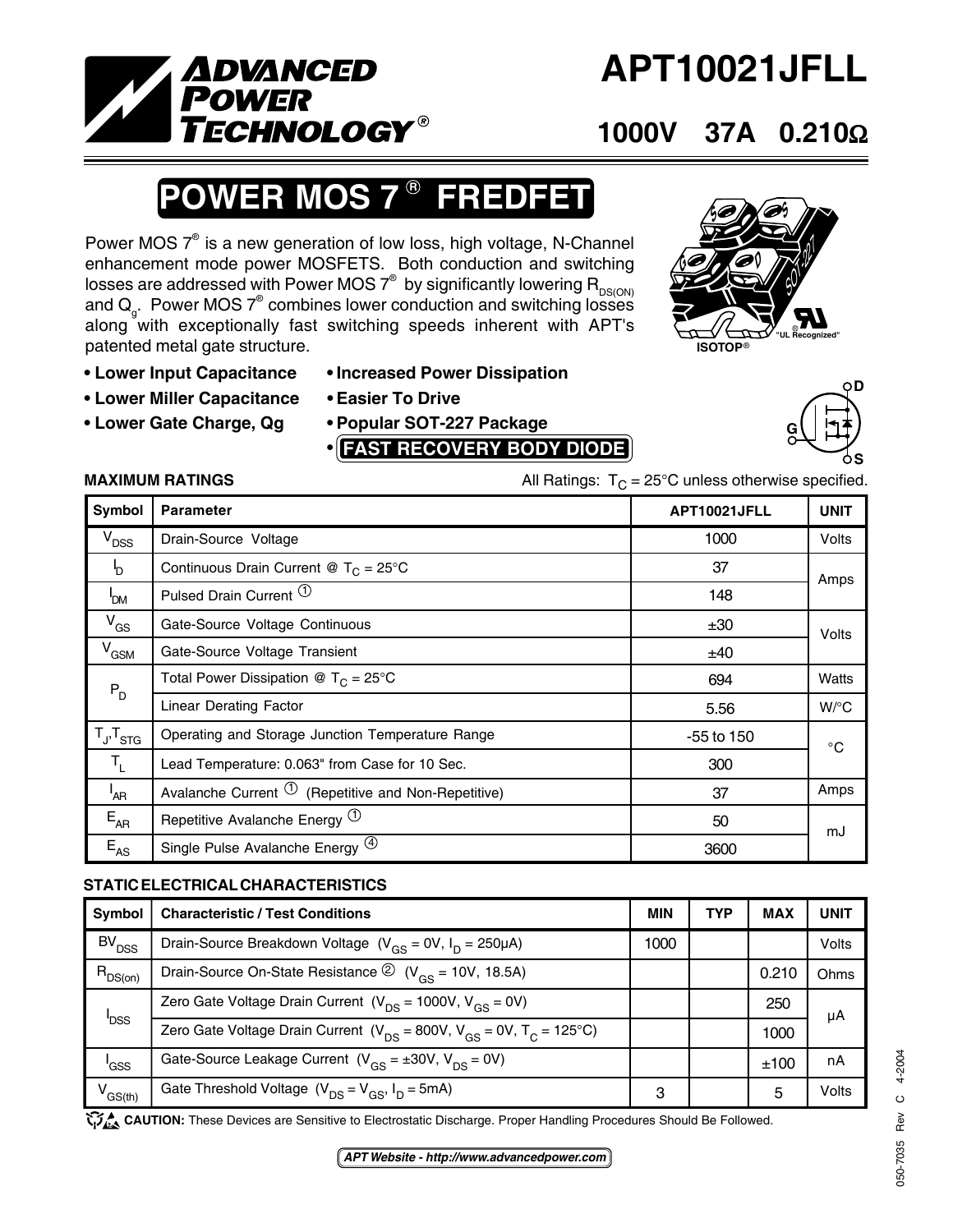#### **DYNAMIC CHARACTERISTICS APT10021JFLL**

Amps

| Symbol                                            | <b>Characteristic</b>                                                                 | <b>Test Conditions</b>                                                | <b>MIN</b> | <b>TYP</b> | <b>MAX</b> | <b>UNIT</b> |  |  |
|---------------------------------------------------|---------------------------------------------------------------------------------------|-----------------------------------------------------------------------|------------|------------|------------|-------------|--|--|
| $\overline{C}_{\sf iss}$                          | Input Capacitance                                                                     | $V_{GS} = 0V$                                                         |            | 9750       |            |             |  |  |
| $\overline{C}_{\underline{oss}}$                  | Output Capacitance                                                                    | $V_{DS} = 25V$                                                        |            | 1615       |            | pF          |  |  |
| $\overline{C}_{\underline{rss}}$                  | Reverse Transfer Capacitance                                                          | $f = 1$ MHz                                                           |            | 335        |            |             |  |  |
| ${\sf Q}_{\sf g}$                                 | Total Gate Charge 3                                                                   | $V_{GS} = 10V$                                                        |            | 395        |            |             |  |  |
| $\overline{\mathsf{Q}}_{\underline{\mathsf{gs}}}$ | Gate-Source Charge                                                                    | $V_{DD} = 500V$                                                       |            | 47         |            | nC          |  |  |
| $\overline{Q}_{\underline{gd}}$                   | Gate-Drain ("Miller") Charge                                                          | $I_D = 37A \otimes 25^{\circ}C$                                       |            | 260        |            |             |  |  |
| $t_{d(on)}$                                       | Turn-on Delay Time                                                                    | <b>RESISTIVE SWITCHING</b>                                            |            | 29         |            |             |  |  |
| $\mathbf{t}_{\mathbf{r}}$                         | <b>Rise Time</b>                                                                      | $V_{GS} = 15V$<br>$V_{DD} = 500V$                                     |            | 22         |            | ns          |  |  |
| $t_{d(off)}$                                      | <b>Turn-off Delay Time</b>                                                            | $I_{D} = 37A \otimes 25^{\circ}C$                                     |            | 80         |            |             |  |  |
| $t_{\rm f}$                                       | <b>Fall Time</b>                                                                      | $R_G = 0.6\Omega$                                                     |            | 20         |            |             |  |  |
| $E_{\underline{\underline{\sigma}}n}$             | Turn-on Switching Energy 6                                                            | <b>INDUCTIVE SWITCHING @ 25°C</b><br>$V_{DD} = 667V$ , $V_{GS} = 15V$ |            | 1560       |            |             |  |  |
| $\mathsf{E}_{\mathsf{off}}$                       | Turn-off Switching Energy                                                             | $I_D = 37A$ , $R_G = 5\Omega$                                         |            | 930        |            | μJ          |  |  |
| $E_{\rm on}$                                      | Turn-on Switching Energy 6                                                            | <b>INDUCTIVE SWITCHING @ 125°C</b><br>$V_{DD} = 667V V_{GS} = 15V$    |            | 2515       |            |             |  |  |
| $\mathsf{E}_{\mathsf{off}}$                       | <b>Turn-off Switching Energy</b>                                                      | $I_D = 37A$ , $R_G = 5\Omega$                                         |            | 1250       |            |             |  |  |
| SOURCE-DRAIN DIODE RATINGS AND CHARACTERISTICS    |                                                                                       |                                                                       |            |            |            |             |  |  |
| Symbol                                            | <b>Characteristic / Test Conditions</b>                                               |                                                                       | <b>MIN</b> | <b>TYP</b> | <b>MAX</b> | <b>UNIT</b> |  |  |
| $I_{\rm S}$                                       | Continuous Source Current (Body Diode)                                                |                                                                       |            |            | 37         | Amps<br>148 |  |  |
| $I_{\text{SM}}$                                   | Pulsed Source Current $\mathcal{D}$ (Body Diode)                                      |                                                                       |            |            |            |             |  |  |
| $V_{SD}$                                          | Diode Forward Voltage $\textcircled{2}$ (V <sub>GS</sub> = 0V, I <sub>S</sub> = -37A) |                                                                       |            |            | 1.3        | Volts       |  |  |
| $\frac{dv}{dt}$                                   | Peak Diode Recovery $dv/dt$                                                           |                                                                       |            |            | 18         | V/ns        |  |  |
| $t_{rr}$                                          | Reverse Recovery Time                                                                 | $T_i = 25^{\circ}C$                                                   |            |            | 300        | ns          |  |  |
|                                                   | $(IS = -37A, \frac{di}{dt} = 100A/\mu s)$                                             | $T_i = 125$ °C                                                        |            |            | 600        |             |  |  |
| $Q_{rr}$                                          | Reverse Recovery Charge                                                               | $T_i = 25^{\circ}C$                                                   |            | 1.8        |            | $\mu$ C     |  |  |
|                                                   | $(IS = -37A, dIdt = 100A/µs)$                                                         | $T_i = 125$ °C                                                        |            | 7.4        |            |             |  |  |

#### **THERMAL CHARACTERISTICS**

I RRM

| <b>Symbol</b>        | <b>Characteristic</b> | <b>MIN</b> | TVD | <b>MAX</b> | UNIT |
|----------------------|-----------------------|------------|-----|------------|------|
| ▫<br>$n_{\theta}$ JC | Junction to Case      |            |     | 0.18       | °C/W |
| $R_{\theta JA}$      | Junction to Ambient   |            |     | 40         |      |

1 Repetitive Rating: Pulse width limited by maximum junction temperature

 $\textcircled{4}$  Starting T<sub>j</sub> = +25°C, L = 5.26mH, R<sub>G</sub> = 25 $\Omega$ , Peak I<sub>L</sub> = 37A  $50$  <sup>dv</sup>/<sub>dt</sub> numbers reflect the limitations of the test circuit rather than the

2 Pulse Test: Pulse width < 380 µs, Duty Cycle < 2%

Peak Recovery Current  $(I_S = -37A, \frac{di}{dt} = 100A/\mu s)$ 

3 See MIL-STD-750 Method 3471

device itself.  $I_S \leq -37A \frac{di}{dt} \leq 700A/\mu s \quad V_R \leq 1000 \quad T_J \leq 150^{\circ}C$ 6 Eon includes diode reverse recovery. See figures 18, 20.

 $T_i = 25^{\circ}C$  | 16  $T_i = 125^{\circ}C$  | 30

**APT Reserves the right to change, without notice, the specifications and information contained herein.**

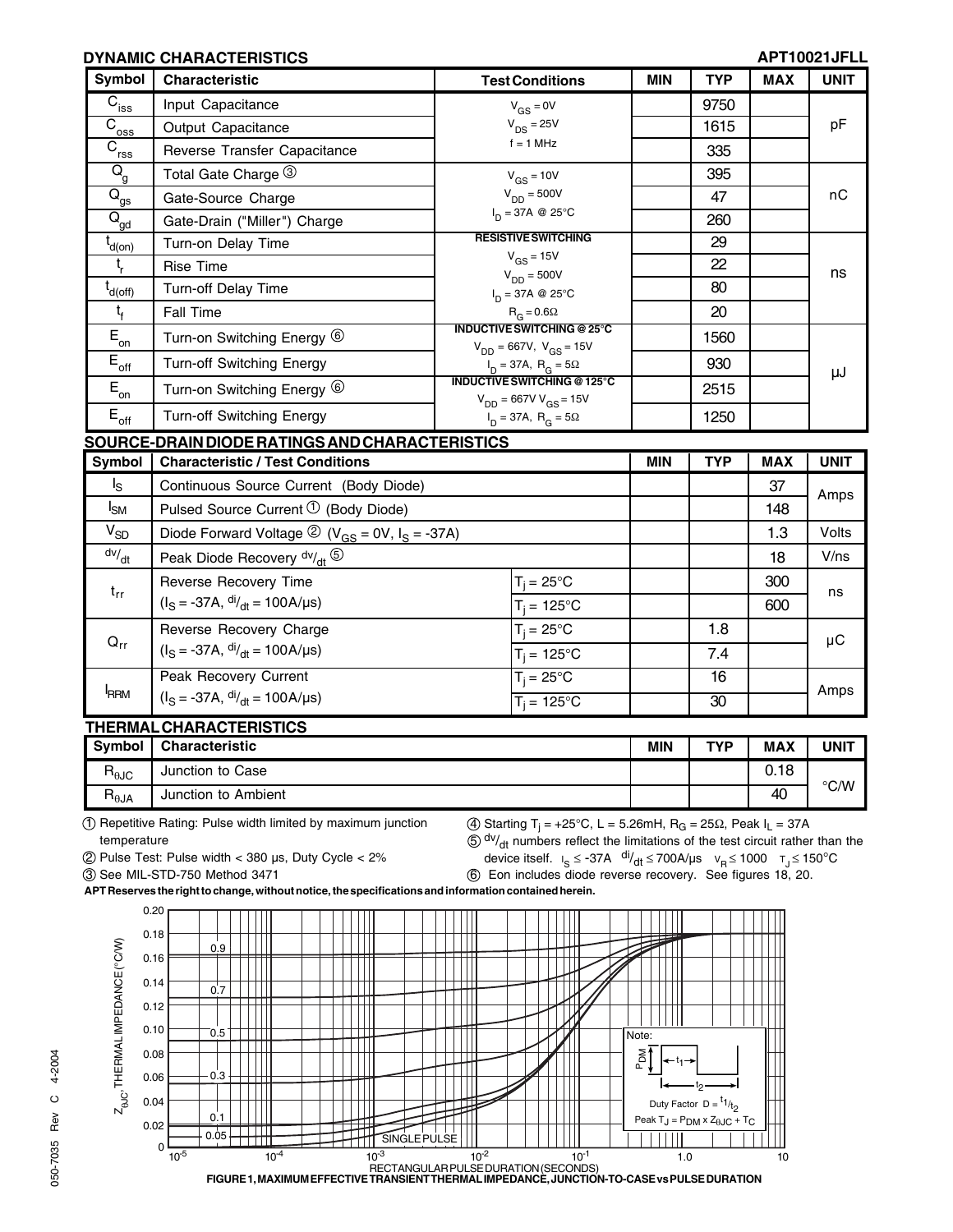



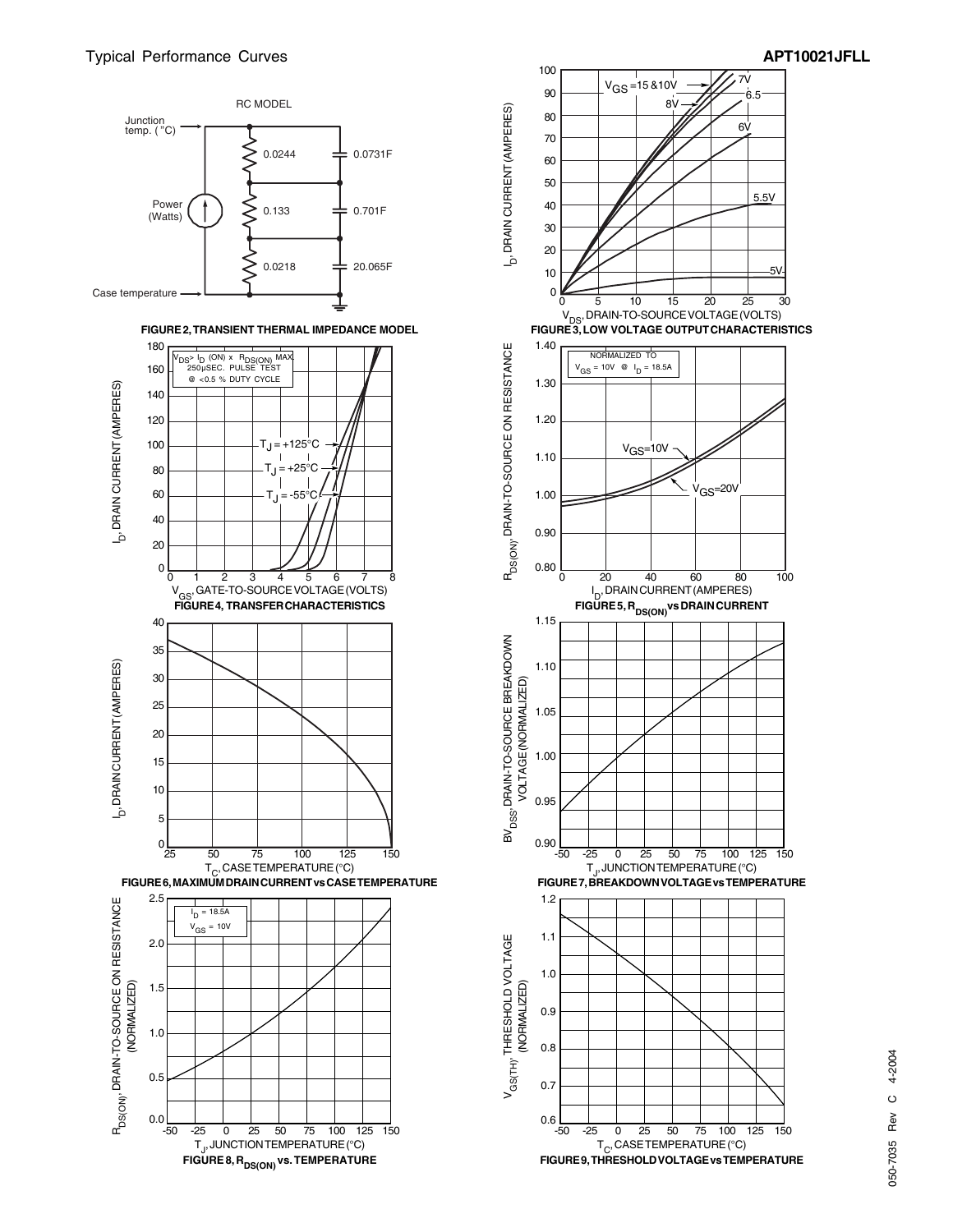



4-2004 050-7035 Rev C 4-2004  $\circ$ Rev 050-7035